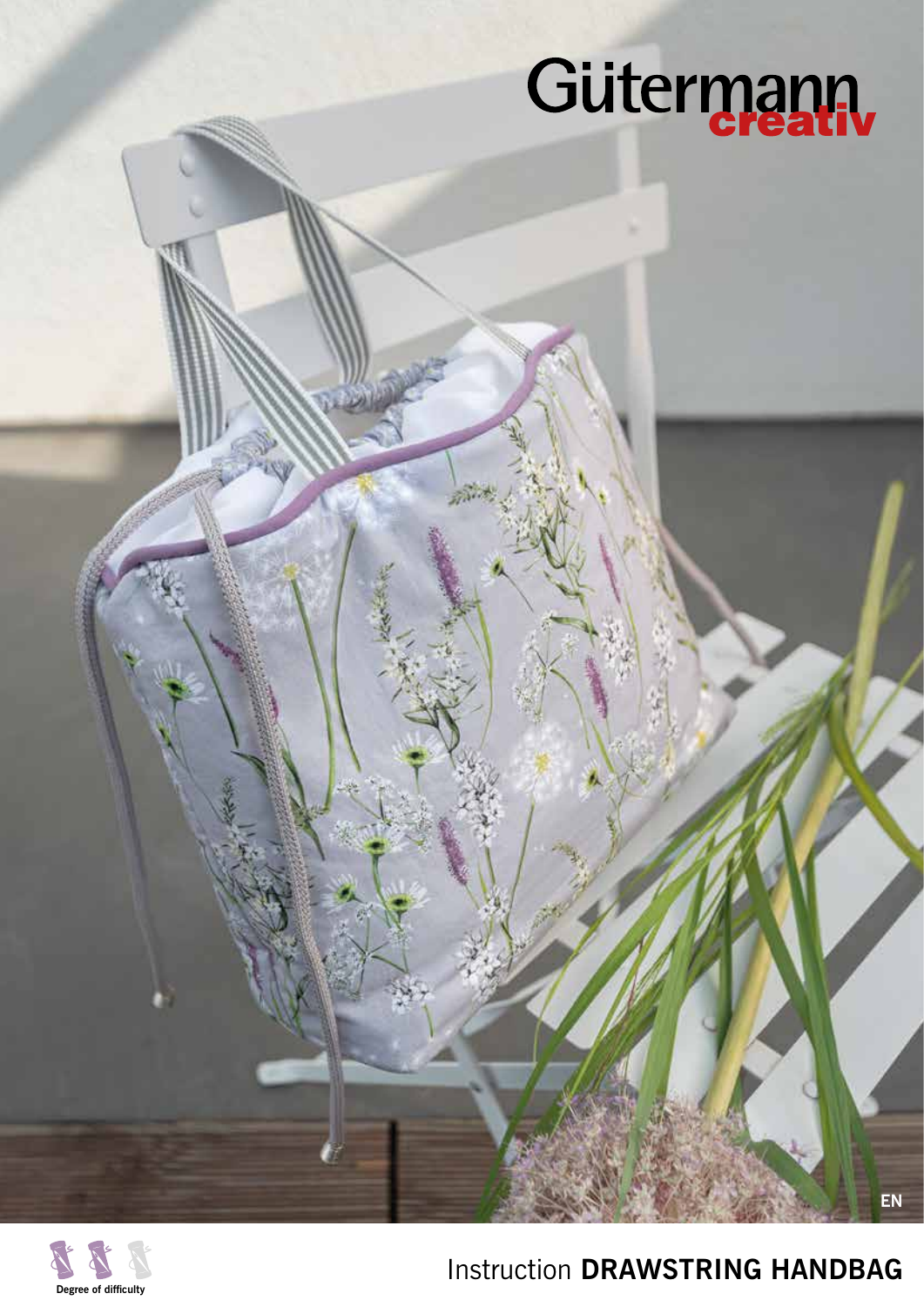### Instruction **DRAWSTRING HANDBAG**



#### **Materials from Gütermann In addition In addition In addition In the Installation In the Installation**

- Sew-all thread in matching colours
- Cotton fabric 145 cm wide, Collection MOST BEAUTIFUL:
- . 0.40 m meadow flower pattern in light grey and white lilac
- . 0.10 m flower diamond pattern in light grey-white
- $\Box$  0.50 m cotton fabric white

- $\blacksquare$  1.10 m piping in lilac
- $\blacksquare$  1.0 m webbing, 2.5 cm wide in light grey-white
- 2.50 m square cord, 0.5 cm wide in light grey
- $\blacksquare$  4 silver-coloured cord end pieces, Ø 0.8 cm, 1.2 cm long
- $\Box$  0.50 m volume fleece H 630, 90 cm wide
- **.** 0.60 m fabric lining G 700 for ironing on, 90 cm wide
- 0.20 m pelmet interlining S 520 for ironing on, 45 cm wide

- $\square$  Sewing machine
- Iron and iron cloth
- $Ruler$
- **Tape measure**
- Set square
- Tailor's chalk or fabric marker pen
- $\blacksquare$  Pins
- **Safety pin**

#### **Size**

 $-34 \times 12 \times 37$  cm (L x W x H)

#### **Cutting**

- Meadow flower patterns: Outer pocket 46 x 35 cm, 2x
- Cotton fabric white: Panel 46 x 7 cm, 2x; lining 46 x 42 cm, 2x
- Flower diamond pattern: Drawstring strip 46 x 4 cm, 2x, 2 cm seam allowance on the narrow sides to be added
- Volume fleece:  $46 \times 35$  cm,  $2x$
- **Fabric lining: Panel 46 x 7 cm, 2x; lining 46 x 42 cm, 2x;**
- Pelmet interlining: Bottom,  $34 \times 12$  cm, 1x, without seam allowances
- Webbing:  $41$  cm,  $2x$

Cut all parts with a 1 cm seam allowance.

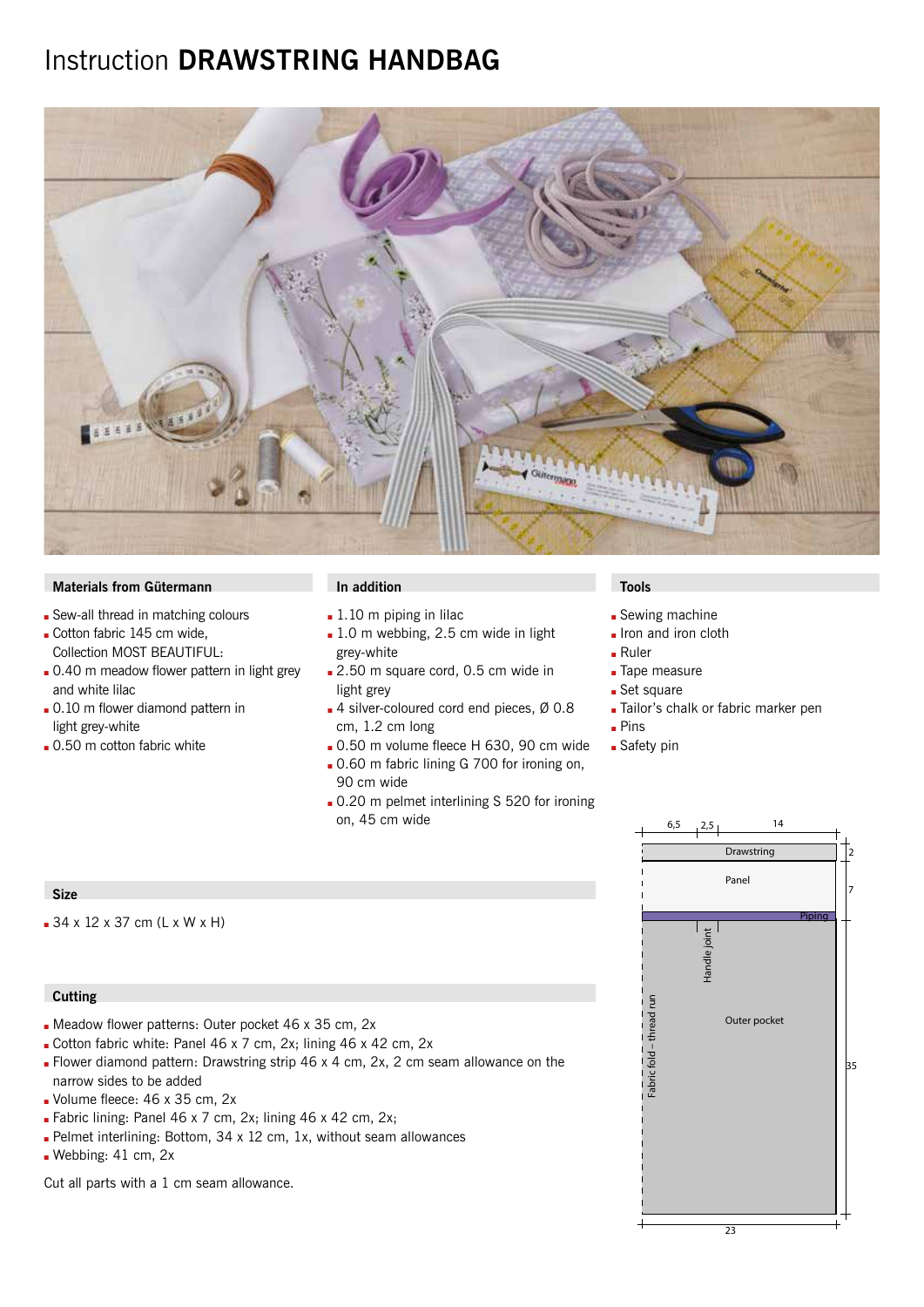# Güterr



**1.** Place the volume fleece on the left side of the outer pocket, the coated side lies on the fabric. Press on with a damp ironing cloth over it in 15-second steps, do not slide. Lay the fabric inlay flush on the back of the panel strips and the lining, with the coated side facing the fabric. Cover with a damp ironing cloth and press in 12 second steps. After ironing all fixed parts, allow to cool flat for approx. 30 minutes to stabilise the bond between the fabric and the nonwoven.



**2.** Place the piping along the upper edge of the outer pocket right on right and pin. The cut edges are flush with each other. Quilt close to the piping with the largest stitch length or staple stitch with the zipper foot. Place the cut edges of a belt strap over the piping right on right as shown in the diagram and pin. Place the panel over it right on right and pin. Quilt the joint seam, holding the ends of the handles. Iron the seam allowances to one side in the direction of the meadow flower pattern, tilting the handles and the piping upwards onto the panel. Work in the same way on the back of the outer pocket.



**3.** Fold the ends of the drawstring strips 2 cm wide on the left side and iron. Place drawstring strips flush right on right on the upper edge of the panel and pin; the seam allowances of the panels protrude laterally. Quilt the seam and iron the seam allowance together in the panel. Work in the same way on the back of the bag.



**4.** Place the lining right on right on the upper edge of the panel and pin. Quilt the seam, leaving the seam allowances free at the beginning and end. Work in the same way on the back of the bag. Iron the seam allowances into the panel.



**5.** Place the side and bottom edges of the outer pocket and panel right on right and pin, making sure that the pipings meet precisely on the side.

**Tip:** Fold the piping upwards on the seam line to the panel and stitch it with a few stitches on the seam allowance. This ensures that nothing moves when quilting the seam.

Quilt the side and bottom seams of the outer pocket from and to the drawstring strip. Then iron apart the seam allowances.